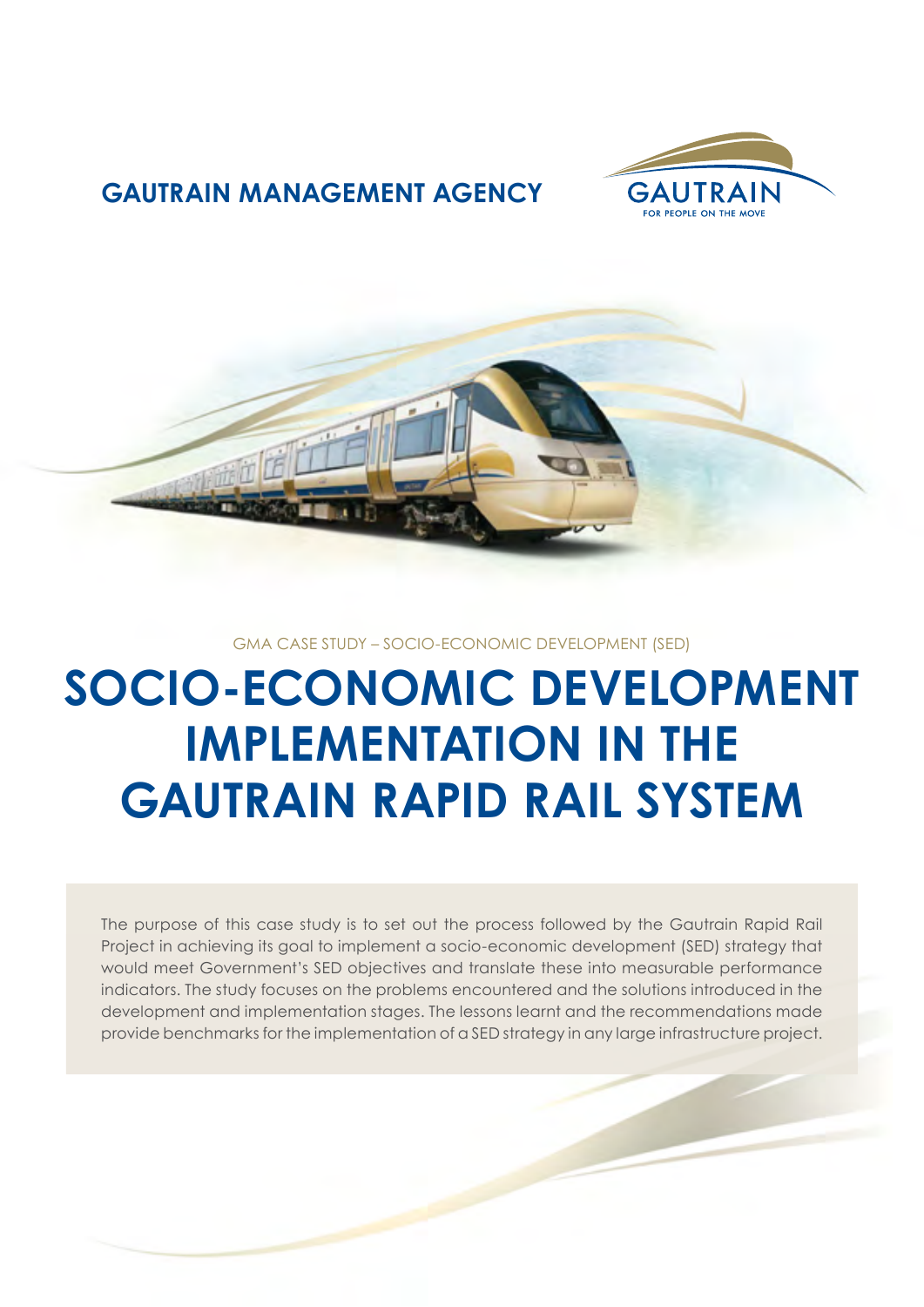# **LEARNING OUTCOME**

To gain an understanding of the challenges that had to be overcome to develop and implement a successful SED strategy for the Gautrain Project.

# **BUSINESS OBJECTIVE**

To develop and implement a successful SED process for the Gautrain Project, which meets Government's goals with regard to SED.



# **1. BACKGROUND**

The Gautrain Rapid Rail System (Gautrain Project) is recognised as one of the largest transport infrastructure Public Private Partnership (PPP) projects in Africa and a major Gauteng Provincial Government transport initiative. Infrastructure investment decisions often focus more on the physical solution and not so much on the social outcome of such investment. The general focus is on the effective operation of new infrastructure and facilities that will be provided, or on existing infrastructure and facilities that will be upgraded or preserved. The social outcome of such investment – with regard to aspects such as the contribution to governmental and sustainable development objectives – does not always get the necessary attention.

The Gautrain Project has been breaking new ground to ensure that specific socio-economic development (SED) objectives are met. Gautrain introduced a fourth cornerstone – over and above the normal technical, financial and legal cornerstones of the PPP process. We adopted an innovative process to translate Government's objectives into measureable performance indicators so that these could be entrenched into contractual obligations, and the commitment of the Concessionaire could be fostered. Bombela Concession Company (the Concessionaire) embraced these SED objectives and ensured credible achievements. This has set a benchmark for South Africa, which could be adopted by other infrastructure providers.

After the first fully democratic elections in 1994 in South Africa, affirmative action policies and broad–based black economic empowerment (BBBEE) programmes were introduced as an intervention as part of remedial strategies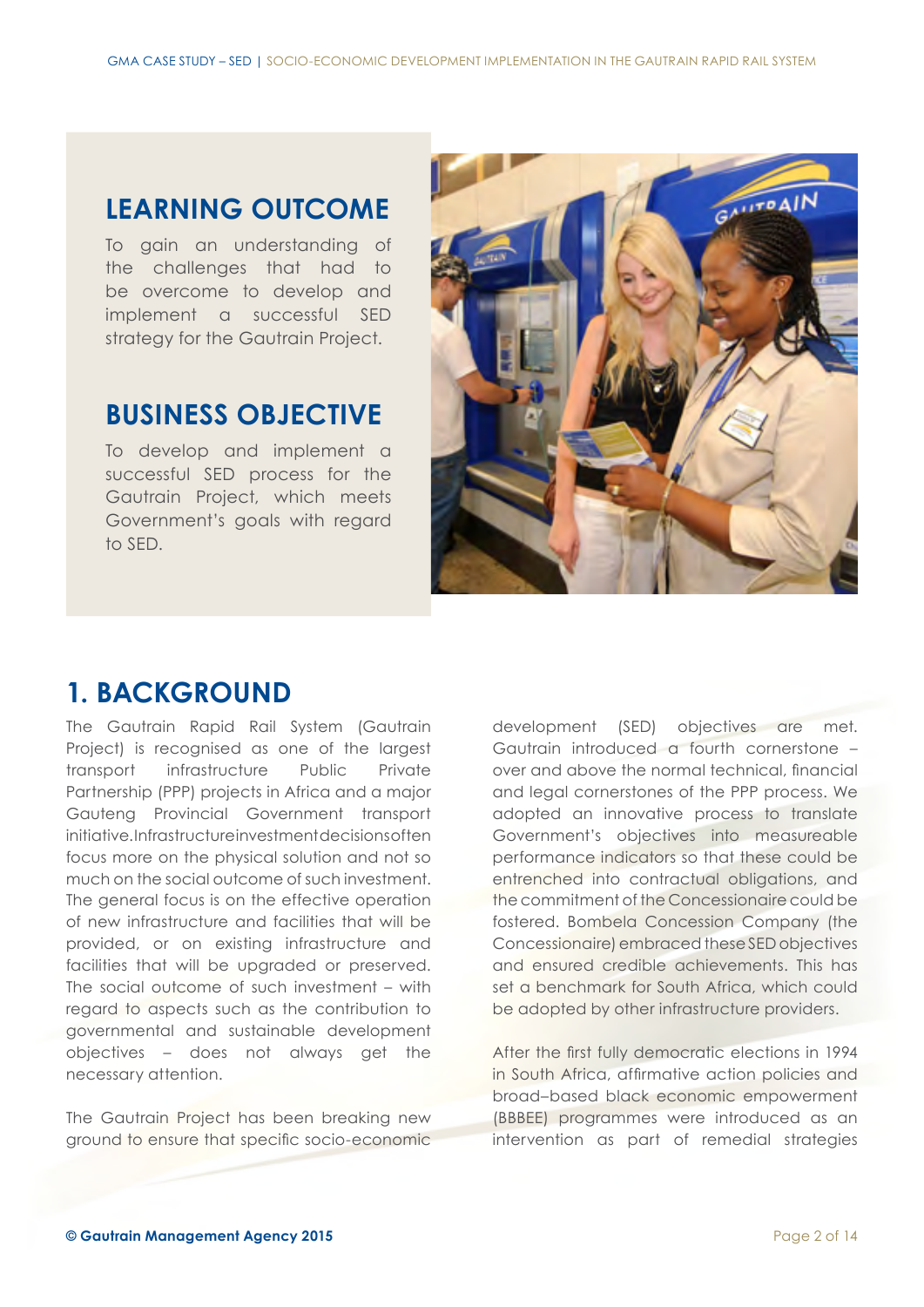to appoint and transfer skills to historically disadvantaged individuals (HDIs), i.e. black people, women and people with disabilities. The aim was to empower them to contribute towards the alleviation of unemployment in South Africa.

At the time of drafting the Request for Proposal (RFP) for the Gautrain Project, the BBBEE Act had not yet been gazetted. For the purposes of the Gautrain Project, BBBEE, among others, aimed at broadening the economic base of Gauteng by building the employment capacity of HDIs, black enterprises and small, medium and micro enterprises (SMMEs). Strategies were implemented to enhance shareholding in companies by (HDIs), allowing them to participate at the highest level of management and also to enable them to form and develop their own companies and become part of the mainstream economy.

BBBEE is defined in terms of the BBBEE Act, No. 53 of 2003 "as the economic empowerment of all black people including women, workers, youth, people with disabilities and people living in rural areas through diverse but integrated socio-economic strategies that include, but are not limited to:

- a) Increasing the number of black people who manage, own and control enterprises and productive assets;
- b) Facilitating ownership and management of enterprises and productive assets by communities, workers, cooperatives and other collective enterprises;
- c) Human resource and skills development;
- d) Achieving equitable representation in all occupational categories and levels in the workforce;
- e) Preferential procurement; and
- f) Investment in enterprises that are owned or managed by black people."

*"The Gautrain Project has been breaking new ground to ensure that specific socio-economic development (SED) objectives are met.*



One of the major challenges with the provision of infrastructure and facilities is to ensure that contractors and, in this case, the Concessionaire embraced the above social project objectives as listed. Such commitment must be secured though contractual obligations.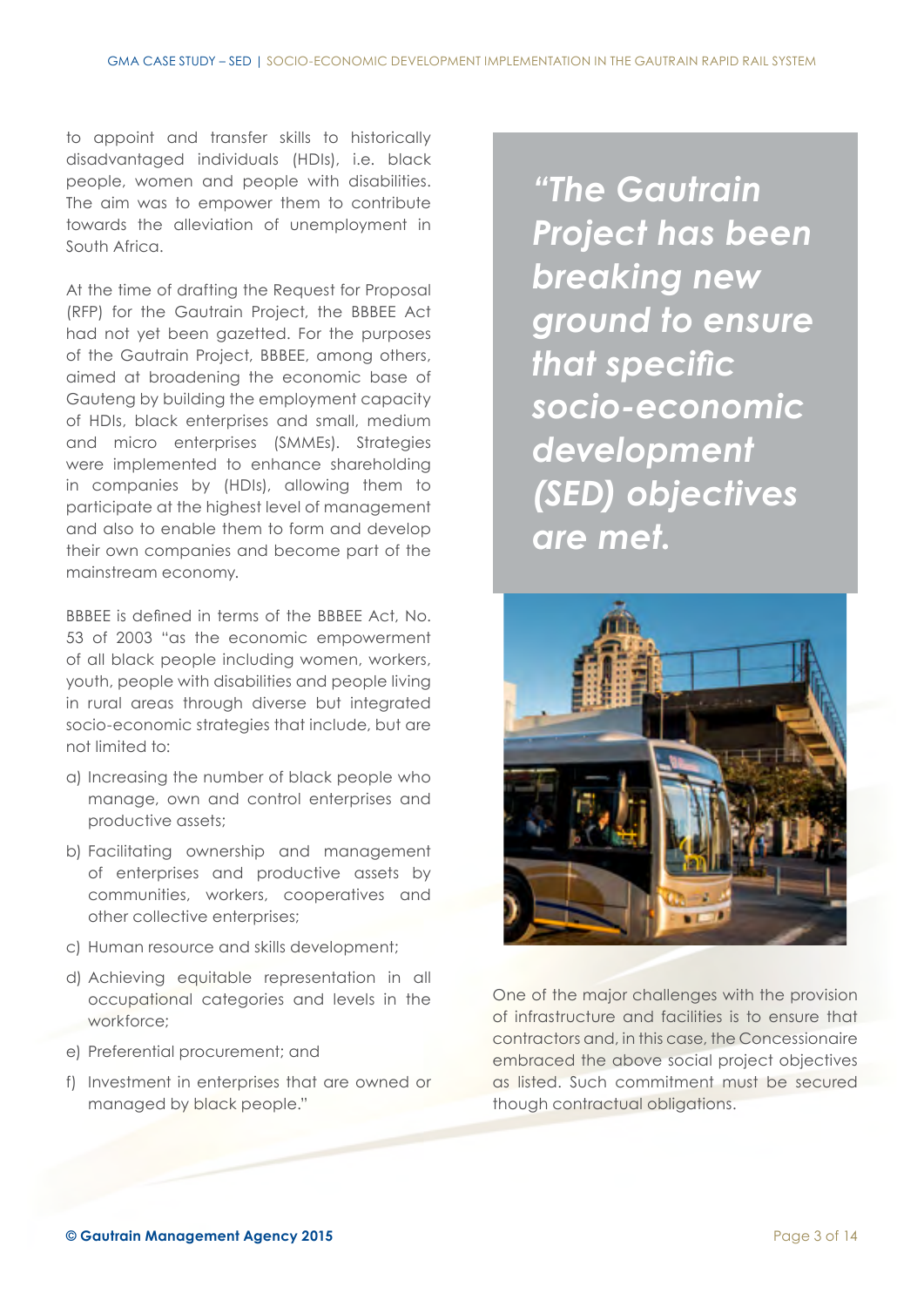# **2. PROBLEM STATEMENT AND EARLY FINDINGS**

# 2.1 Defining Socio-economic Development Objectives

The objective of the South African Government is to use major infrastructure projects as vehicles to enhance economic development, growth and job creation, and to address past inequalities and imbalances – most notably in SED. However, infrastructure providers have experienced serious challenges in the past, at project level, with regard to translating governmental objectives into measureable performance indicators and ensuring reporting of credible achievements.

The broad objective of the Gautrain Project was to develop and implement a SED process successfully, which meets Government's goals with regard to SED and which must:

- Be contractually accepted by all parties;
- Have measurable obligations agreed to and commensurate to the size and type of project;
- Be monitored by an independent monitor;and
- Provide for steps to be taken if the agreed obligations are not met.

# 2.2 Creating an Environment for Bidder and Concessionaire to Embrace Government's **Objectives**

The following section briefly describes the creation of the environment to secure the SED commitments, which is a process to ensure that the bidder and Concessionaire realise the importance of SED and the credibility of reporting.

## **2.2.1 Secure commitments to SED objectives**

The competitive procurement process was used in the following manner to solicit commitment from the bidders and eventually from the Concessionaire to each of the SED elements and consequently to the SED objectives:

- A number of SED elements were identified. Targets were set for expected total achievements for each SED element. During the Request for Pre-qualification (RFQ) phase, an initial commitment was secured from the bidders in view of these targets.
- The RFP and Best-and-Final Offer (BAFO) phases were used to secure a firmer commitment from the bidders.
- Finally, total and monthly contractual SED obligations were agreed to during negotiations with the preferred bidder for each of the business units of the Concessionaire as well as for each of the respective SED elements for both the Development and Operating Periods.

To secure obligations successfully, there is a process that needs to be followed during the compilation of the RFP and negotiation

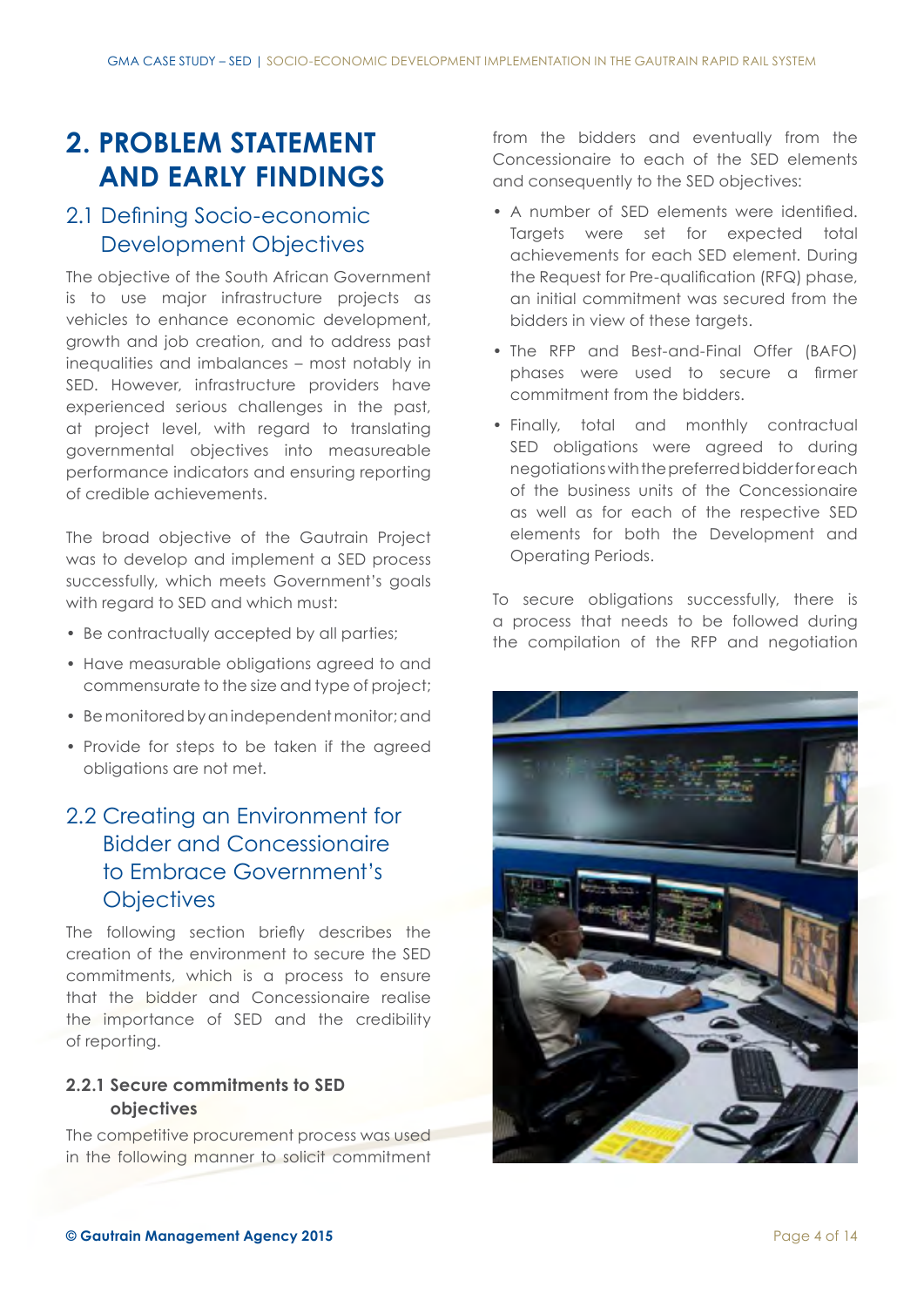processes. Firstly, a number of measurable elements must be identified that would be relevant to the Project and adhere to the broader governmental objectives in terms of SED. This is followed by the identification of targets for each of the elements and commitment by the parties to these elements before securing these elements as obligations during the negotiation process.

#### **2.2.2 Monitoring and verification process**

The Concessionaire adheres to a comprehensive and stringent monitoring regime. A proactive monitoring approach was adopted with monthly reporting and independent monthly verification in the form of site visits and verification meetings, in which the claims are supported by the required documentation (body of evidence). A penalty and reward mechanism was introduced based on a quarterly performance evaluation. The well-defined monitoring and verification process ensured that the Concessionaire kept its intentions with regards to SED but furthermore provided creditability to the SED process.



# **3. ANALYSIS OF ISSUES**

This section sets out the key requirements for meeting the SED objectives.

# 3.1 Develop the SED Process to Secure Commitment

At the RFQ stage, there was no BBBEE legislation in place to guide the process. Other PPP projects in the market were the PPP prisons and the toll road concessions, which included certain SED requirements, such as job creation and procurement.

The objective of the Government's socioeconomic and development strategy was aimed at addressing the economic inequities and imbalances which resulted from the previous apartheid government policies. It was clear that BBBEE was both a form of intervention and a remedial strategy, the end results of which were empowerment. As a remedial strategy, it seeks to reverse the effects caused by the past-apartheid administration while at the same time also seeking to bring to an end the perpetuation of disempowerment in one form or the other, hence the importance of the intervention strategy.

The approach that was followed included a review of the different government departments and parastatals that implement BBBEE. It was clear that there were different interpretations and approaches followed by government departments and parastatals. These approaches included targeted procurement documentation, a points system that favours BBBEE, transfer of ownership and management control.

An examination of various approaches to BBBEE showed that at the heart of BBBEE initiatives were important elements that often formed the centre of the debate and gave it a character that distinguished it as a real road towards economic upliftment and emancipation. The following objectives were identified: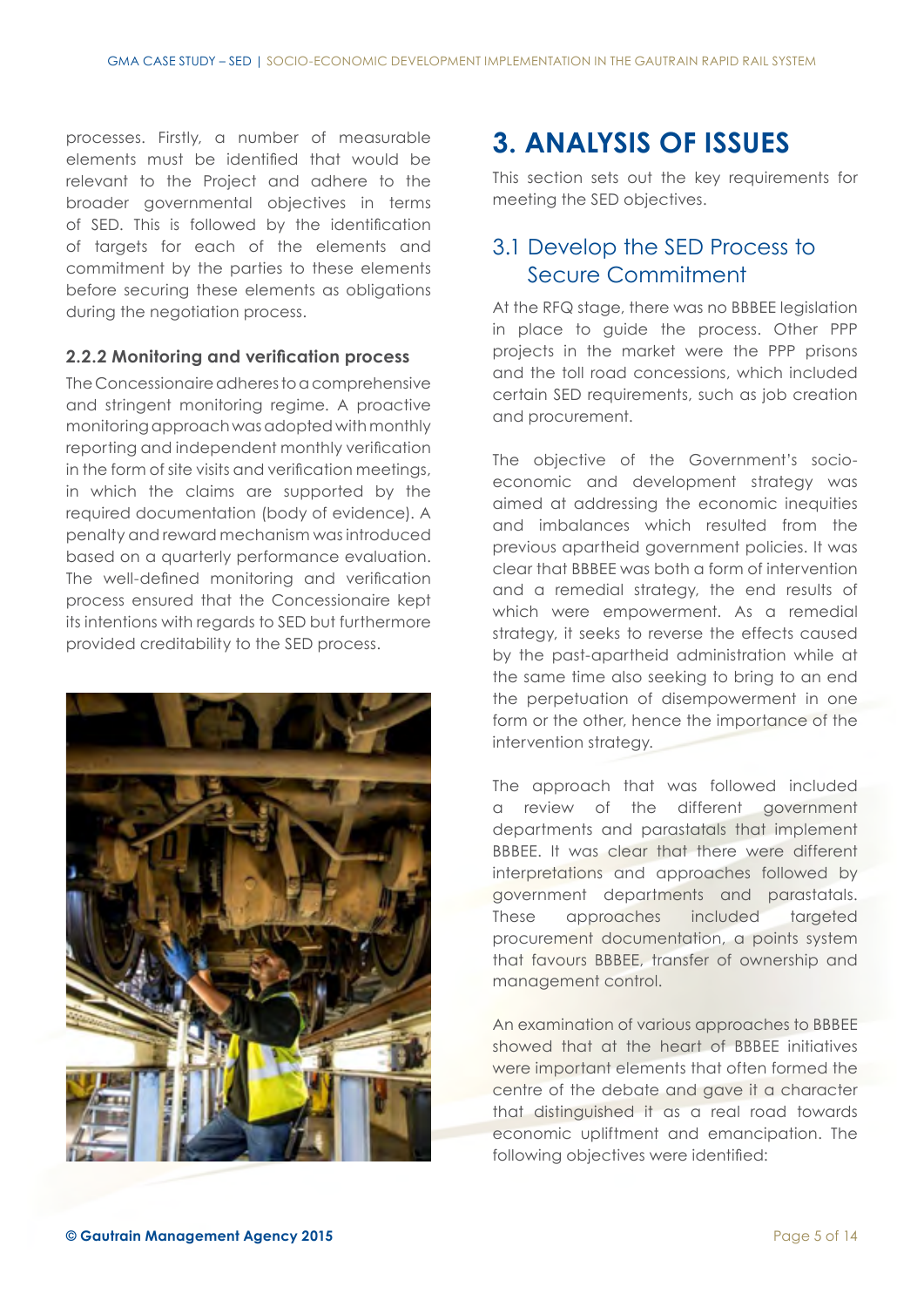- Equity and structuring of the contractingentity
- Procurement
- Skills transfer
- Social responsibility programmes
- Sub-contracting
- Employee empowerment
- Monitoring.

Based on the objectives listed above the bidders were requested to respond to these objectives.

After the pre-qualification process two consortia – Bombela and Gauliwe – were invited (in 2003) to submit detailed proposals for the design, construction, par-financing, operating and maintenance of the system. As the initial proposals exceeded the affordability limit, certain amendments were made to the proposal requirements and the two bidders were requested to submit Best-and-Final-Offers (BAFOs). During this period, the BBBEE Act (2003) was gazetted. The Act was reviewed and it was decided to include the specific SED element "Procurement from New Black Entities (BEs)". After detailed analyses of the proposals and BAFOs, the Bombela Consortium was selected in mid-2005 as the Preferred Bidder.

The original SED proposal from Bombela was not detailed enough compared to the SED proposal from Gauliwe. During the negotiation process with Bombela, a comprehensive SED plan was developed as an annexure to Schedule 22 (Socio-Economic Development Obligations) of the Concession Agreement (CA).

The SED Plan contains Bombela's – and its subcontractors' – procurement methodology in terms of procurement and sub-contracting for the Gautrain Project. As employment equity is considered an important aspect of SED, the Plan also contains the process of identification of relevant scarce skills required in the Project with the recruitment and selection of employees. Furthermore, emphasis was placed on the training of employees. The Concessionaire was reluctant to commit to all the proposed commitments. During the negotiation, this was off-set with the inclusion of a Women Training and Mentoring Programme and three additional SED elements, which related to the participation of the black equity partner, e.g. Strategic Partners Group (SPG):

- The secondment of personnel by SPG:
- Expenditure by SPG on plant and equipment; and
- Procurement from, and sub-contracting to, SPG.

With the conclusion of the extensive negotiations, Schedule 22 of the CA contains, among others, the SED monthly and total obligations for the Concessionaire and each of its sub-contractors. During the Development Period, the five business units within Bombela were required to report their achievements against their monthly obligations. It is foreseen that the reporting would be less complicated during the Operating Period as there would be only two business units reporting. The development of the monthly SED obligations posed a challenge as there was no benchmark in the market with which to compare the Gautrain Project.

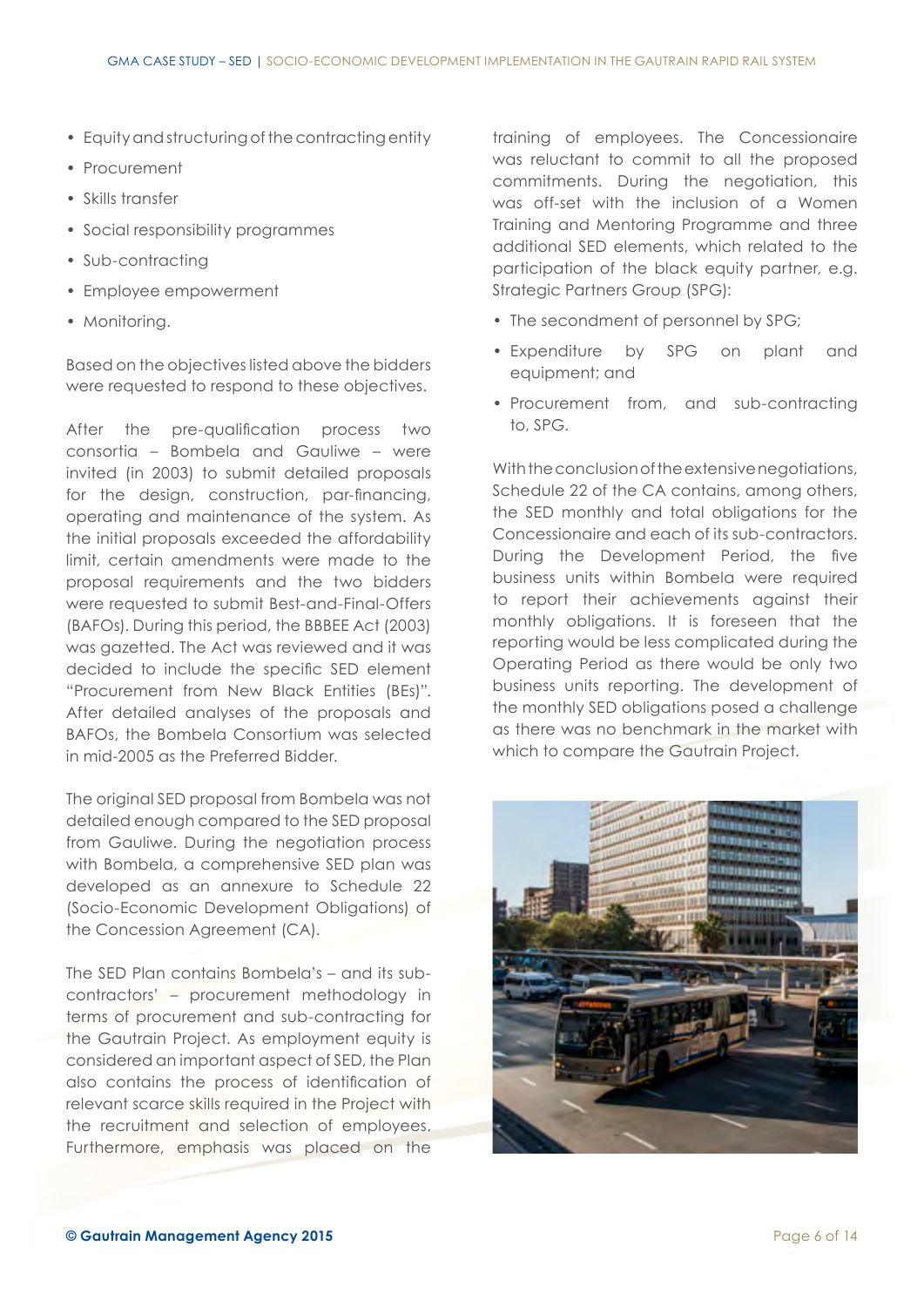# 3.2 Monitoring and Verification Process

The CA made provision for the appointment of a number of independent monitors on the Gautrain Project. These monitors included the independent certifier to verify the achievement of milestones on the Project, an independent environmental control person to monitor the environmental issues on the Project, and an independent socio-economic monitor (ISEM) to verify the compliance of the Concessionaire with its contracted SED obligations. In terms of the CA, the ISEM was appointed jointly by the Gauteng Province and the Concessionaire.

A RFP was drafted in 2006, with the scope of work of the ISEM. An open tender procedure was followed and was awarded to Seriti, a consortium consisting of:

- One of the largest professional auditing, tax and advisory firms in the country, which led the Seriti Consortium;
- A black-owned, industrial, construction and engineeringbusiness management consulting firm specialising in risk and compliance management; and
- A black-owned, corporate and project finance advisory and consulting firm that specialises in mergers and acquisitions, BEE structured deals, capital raising as well as Infrastructure and PPP projects.



The ISEM was initially appointed for the Development Period of the Gautrain Project. It was decided that the ISEM would be reappointed for a five-year term during the Operating Period as they were familiar with the verification process and could ensure seamless integration from the Development Period into the Operating Period.

In the initial stage of the development period, the parties also debated the concept of auditing versus verification, as well as the body of evidence that is required with an audit. This included, for example, the use of a copy of an ID document – or a certified copy of an ID document – as a means of claiming that a person is suitable for local employment. It was decided that the process would only be based on verification. The Concessionaire had the responsibility of providing the ISEM with the agreed supporting information for the specific claim.

The Concessionaire had to submit monthly SED reports to both the Gauteng Province/Gautrain Management Agency (GMA) and the ISEM within 45 calendar days after the end of each contract month. The monthly SED report provided details on the achievements of the Concessionaire and its sub-contractors with regards to its SED obligations, positive developments, and areas of concern, challenges and interventions.

The Gauteng Province/GMA, the Concessionaire and the ISEM discussed and agreed to a set of detailed verification information for each SED element that the Concessionaire needed to adhere to if they wanted their claim to be acknowledged and verified by the ISEM. To assist the parties in the clarification of definitions, a Set of Rulings was developed over a period of time to assist in the interpretation of the definitions used in Schedule 22 and the CA. It can be used as a reference guide when SED claims are verified.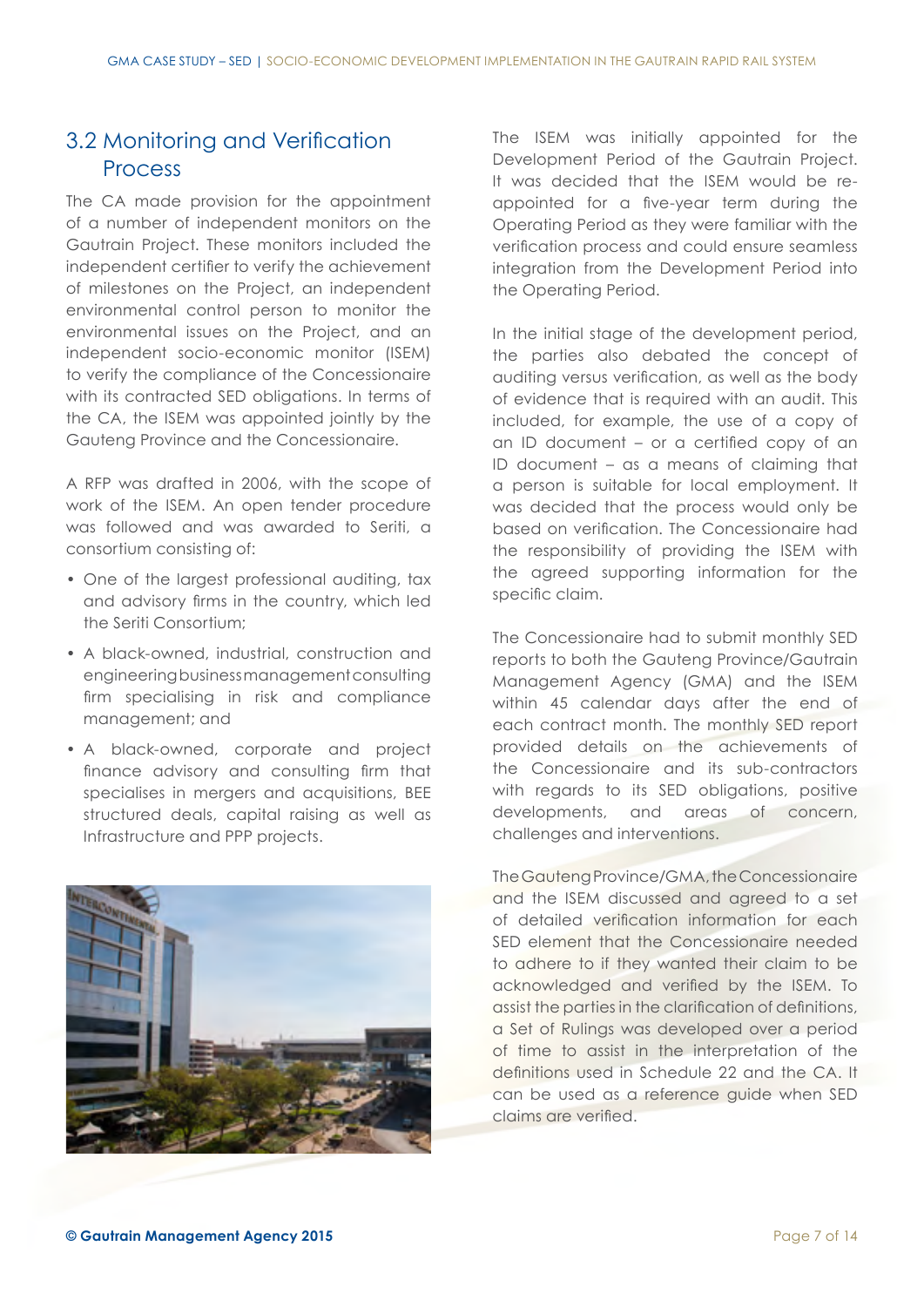The ISEM verifies the SED achievements claimed by the Concessionaire and submits monthly ISEM reports on its findings to the province/GMA and the Concessionaire about six weeks after receipt of the monthly SED Reports.

The CA makes provision for the Concessionaire to approach the Gauteng Province/GMA with a motivated application for the change in the monthly SED obligations, if the Concessionaire is of the opinion that it is not possible to comply with the relevant monthly SED obligations.

During the Development Period, there were a number of such requests, which included reshaping of the monthly obligations, as well as the exchange of obligations between SED elements related to spending on procurement and sub-contracting. These changes in the obligations were implemented with the agreement from both CEOs of the GMA and the Concessionaire.

## 3.3 Penalty and Reward Regime

It is of critical importance to develop a contractually sound penalty and reward regime that will ensure that the Concessionaire meets, or preferably, exceeds its SED obligations, which in turn will ensure a continued commitment to SED and positive contribution to the realisation of sustainability goals and embrace the project objectives.

Initially, only a penalty regime was developed, which entailed that the Concessionaire would only be penalised (performance deduction) if they did not meet their SED obligations.

An innovative, robust, fair and equitable penalty and reward process was developed during the negotiations in which the Concessionaire would be penalised (performance deduction) if this process did not meet its SED obligations within a specific quarter. However, should the Concessionaire exceed its obligations, it could be used to offset a possible underperformance in future quarters (performance credits). It was

clear that the penalty and reward regime had the desired outcome as the Concessionaire embraced the SED principles. With delegated SED teams, all possible problem areas that could result in penalties would be eliminated by addressing these in advance before any possibility of resulting in penalties. In practice, the procurement and employment policies were carefully considered to ensure that black entities and local people would benefit from the project implementation.



## 3.4 Clearly Defined SED Elements

Specific Government objectives, which include SED, were defined in close collaboration with the provincial political committee of MECs, which oversee the Gautrain Project. Skills development forms the backbone of the SED strategy of the Project, which includes equity participation of black persons and black women in the entities created for the Project, participation of black entities and SMMEs in procurement and sub-contracting, enhancing local content, participation by HDIs and women in management, contribution to employment equity, and a human resource development strategy, which includes a women learnership and mentorship programme. These objectives were translated into various SED elements, which were grouped into the following seven clusters: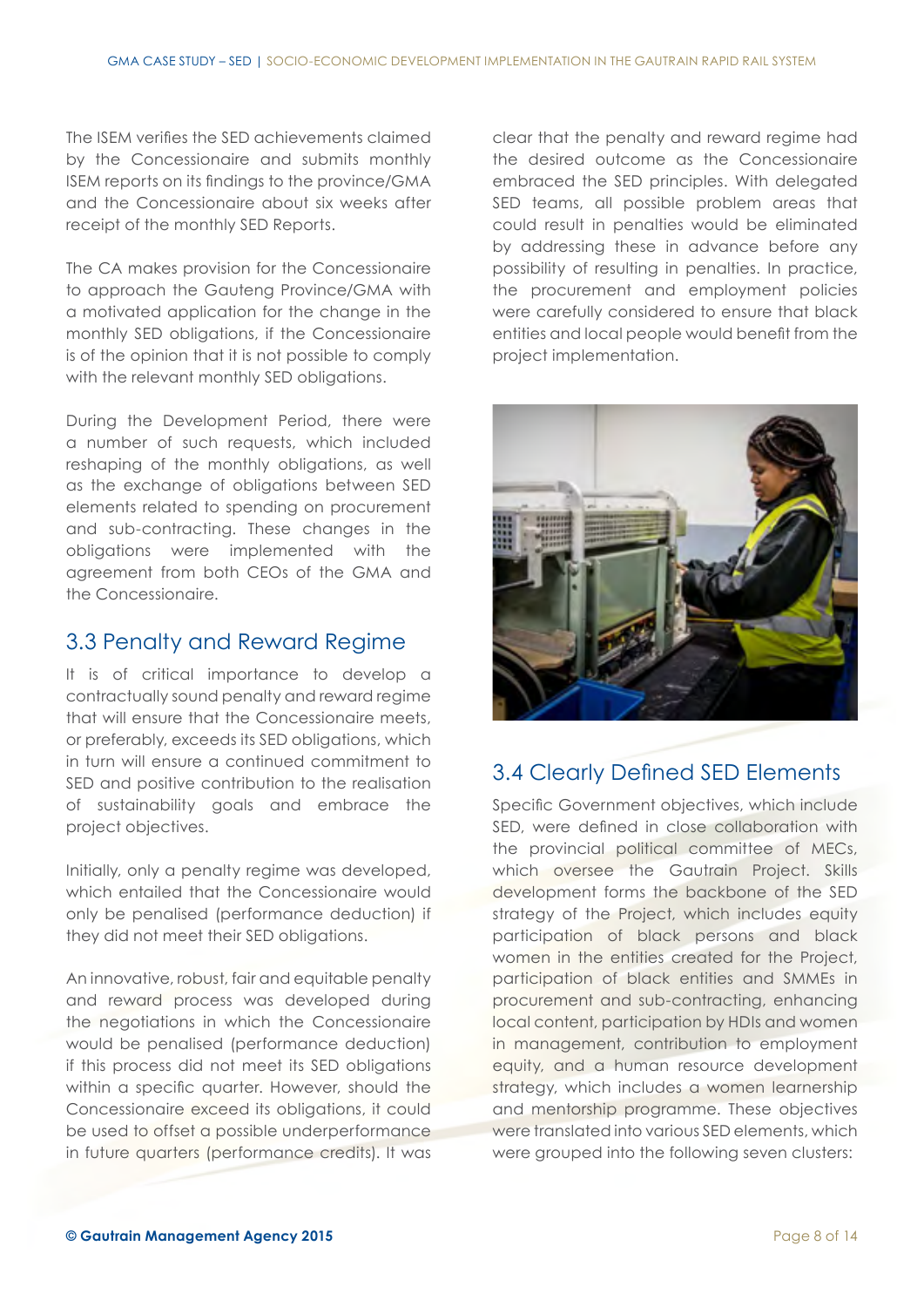## **a) Black equity participation**

It was a requirement that black persons and black women should hold shares in business units created by the Concessionaire. This would not only mean a share in the ownership, risks and profits in these entities, but also the ability to learn the necessary skills required for such participation. This cluster included the following SED elements:

- Equity/shares held by Black Entities (BEs) and/ or black persons; and
- Shares held by black women.



## **b) Procurement and sub-contracting**

Large companies often have the capacity and skills to deliver a project and may not extensively utilise sub-contractors. The procurement of support services and the sub-contracting of responsibilities are extremely effective processes to empower, strengthen and develop emerging enterprises. This can also be used as the vehicle to create new enterprises, transfer skills and technology, and enhance management skills. Such an approach would result in strengthening and development of such entities. The Concessionaire committed to the procurement from, and sub-contracting to, black entities, new black entities, as well as small, medium and micro enterprises. This cluster included the following SED elements:

- Procurement from BEs and/or black persons;
- Sub-contracting to BEs and/or black persons;
- Procurement from, and sub-contracting to, new BEs; and
- Procurement from, and sub-contracting to, SMMEs.

## **c) Local content**

The SED requirements were also structured to maximise the contribution to the local economy and benefits accruing to local people. The Concessionaire committed to the employment of local people and the procurement of South African materials, plant and equipment. This cluster included the following SED elements:

- Employment of local people;
- Procurement of South African materials; and
- Procurement of South African plant and equipment.

## **d) Participation by the black equity participant**

A new black entity, which is a special-purpose vehicle created specifically for the project (the SPG), is holding shares in the five business units created by the Concessionaire for the project. SPG was involved during the construction and commissioning phase of the project, not only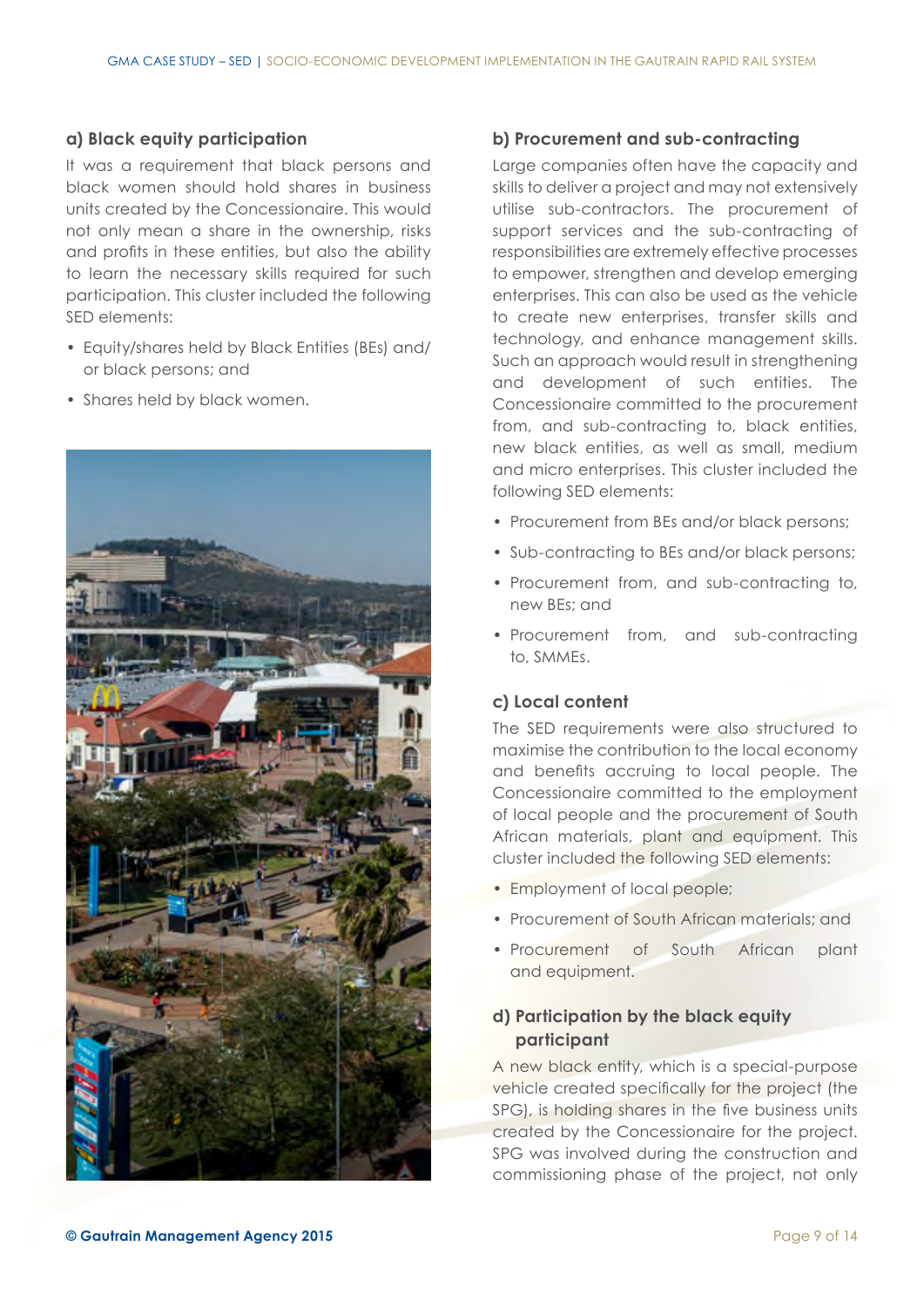to receive funds to service the loans required for their equity contributions, but also to gain valuable skills in the process. SPG is involved in various joint ventures with other established contractors or suppliers to satisfy these SED objectives. The Concessionaire committed to employ historically disadvantaged staff seconded by the SPG to finance some of the procurement of its plant and equipment and to enter into agreements with the body either to procure services from it or to utilise SPG as subcontractors. This cluster included the following SED elements:

- Staff seconded by SPG;
- Expenditure by SPG on plant and equipment; and
- Procurement from, or sub-contracting to, SPG.

#### **e) Participation in management**

HDIs, specifically women, need to participate at various management levels to develop management and decision-making skills that would enable them to manage similar infrastructure projects. The Concessionaire committed to employing HDIs and women in top, senior and middle management positions as well as HDIs in junior management positions. This cluster included the following SED elements:

- HDIs in management positions;
- Women in management positions; and
- HDIs in occupational level C.

#### **f) Direct employment**

Over and above the employment in management positions, job creation by the Project should be directed to the creation of employment opportunities for targeted disadvantaged groups. The Concessionaire committed to employing HDIs, women and people with disabilities. This cluster included the following SED elements:

- HDIs employed:
- Women employed; and
- People with disabilities employed.

#### **g) Training**

Major projects provide targeted participants with opportunities to gain and develop skills. Unskilled and semi-skilled persons, and even skilled persons, should be afforded opportunities to equip themselves better for tasks undertaken during the Project and to improve their ability to source employment in future. The Concessionaire committed to expenditure on human resource development and a focused women training programme. This cluster included the following SED elements:

- Expenditure on human resource development;
- Women learners trained and mentored; and
- Employment and mentorship of women learners.

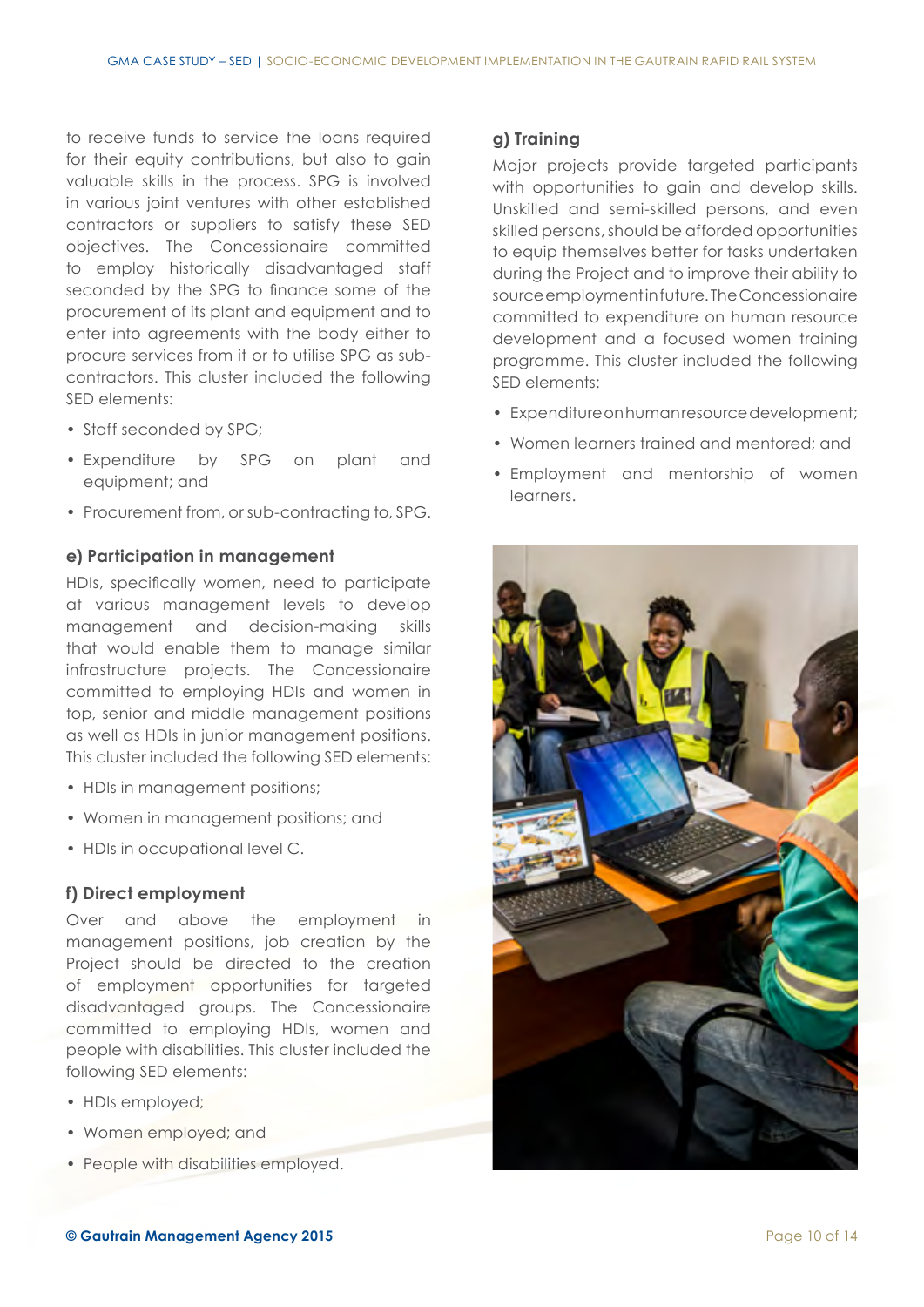Based on the definitions and additional clarification added by the parties during the Development Period, all local content requirements were exceeded. Today, there is an increased amount of legislation and regulations to guide requirements for local content that did not exist at the stage of drafting the CA.

As skills transfer formed the backbone of the SED strategy, training formed an integral part that was also identified in the Concessionaire's SED plan, together with a human resource development plan that formed part of the contract documentation. The training was construction-related, with a specific focus on the tunnelling and viaduct works that needed to be performed. The monitoring and verification process of employment was only done while persons were involved in the Gautrain Project and ceased when they left the Project.

At a late stage during the Development Period, the Gender, Youth and People with Disabilities (GEYODI) Standing Committee requested information on the employment of youth. A definition for "youth" was developed by the parties and, with the assistance of the ISEM, they were able to extract the required information from their employment database for the reporting.

It is evident from the graph below that the Concessionaire significantly exceeded its obligations:



#### *Figure 1: Concessionaire report*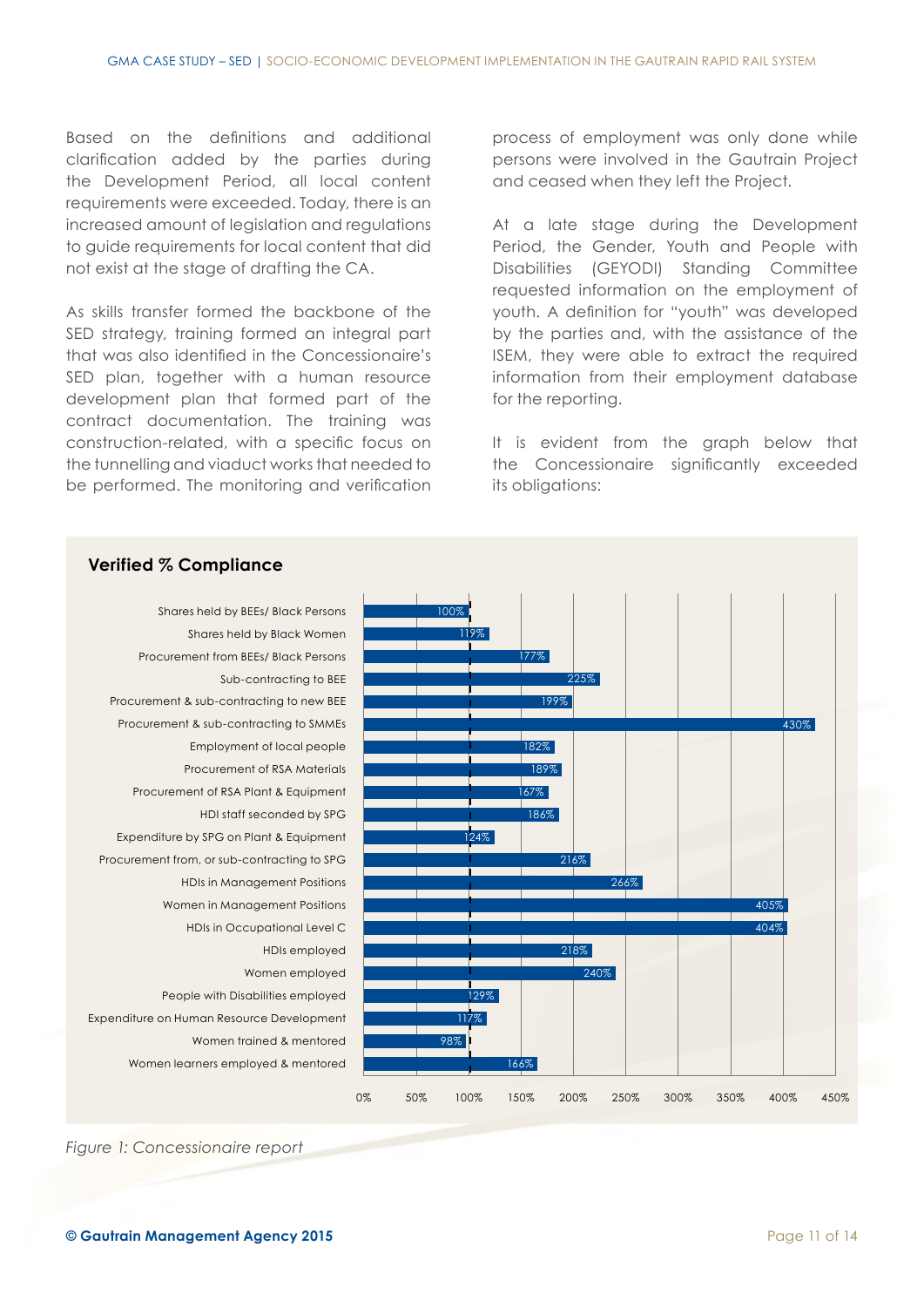# 3.5 Skills Development and **Training**

As skills development is seen as the backbone of the SED strategy, additional funding was secured from the National Skills Fund for training. The process was managed by an independent consultant that, together with the Concessionaire, identified persons and required training courses for various training providers. The training specifically focussed on the skills required for the Gautrain Project.

Training was delivered by professional service providers and commenced in January 2008. It included, among others, the following disciplines:

- Health and safety (first aid, fire-fighting, confined space awareness, ladders safety, etc.);
- Environmental awareness;
- Basic construction skills;
- Hand and power tool training;
- Mining/tunnelling;
- Steel fixing;
- Excavation and trenching; and
- Various heavy machine operations.

While onsite training was done at the Concessionaire's civil sub-contractor's training centre, the training was project-specific and mostly undertaken in the construction sector. It could be applied in other infrastructurerelated projects.

# **4. LESSONS LEARNT**

The Gautrain has created a benchmark in SED reporting in terms of the development of obligations, verification of the achievements, and reporting. The following lessons were learnt from the Development Period:

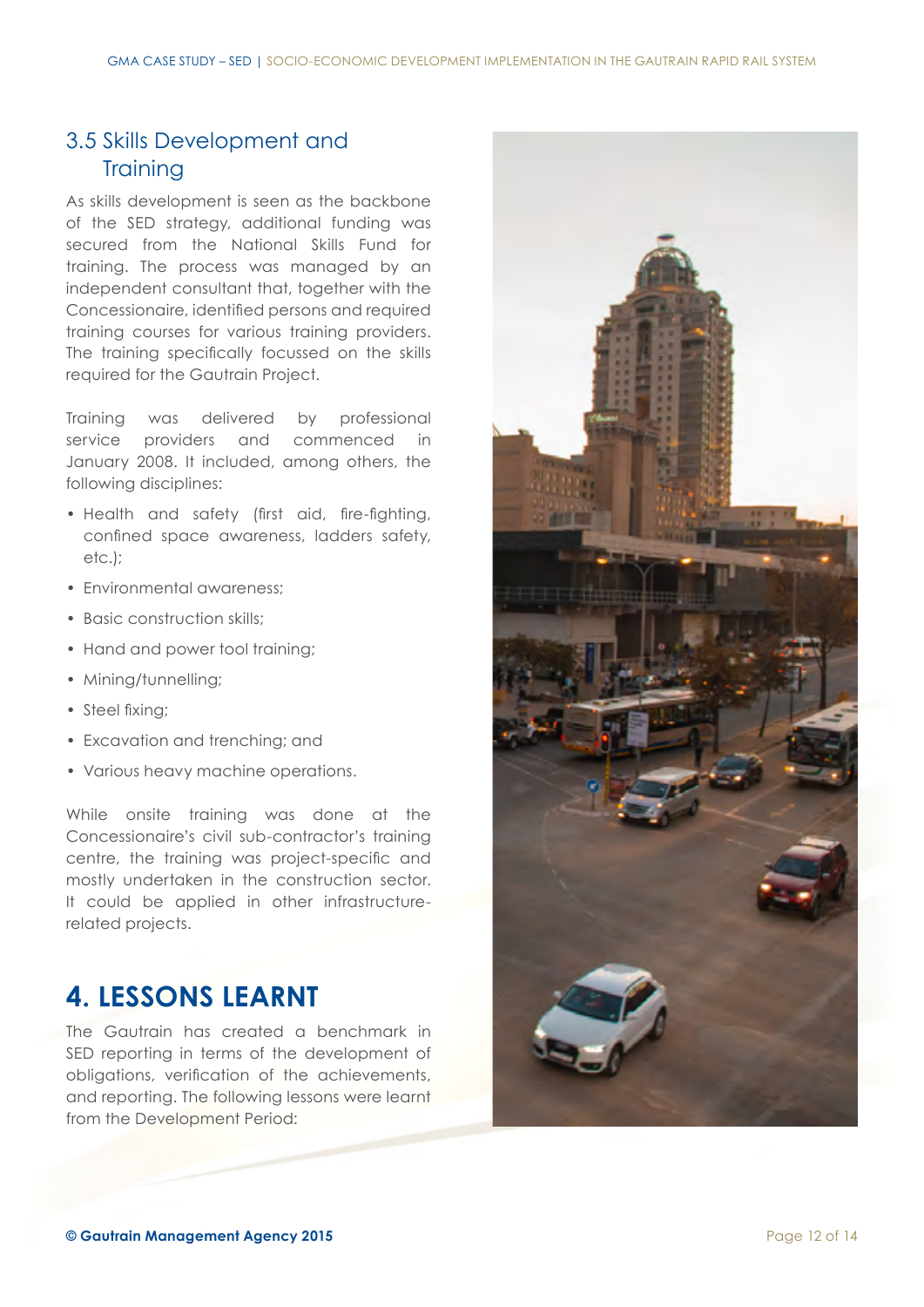- When planning a project, decide on addressing specific project objectives that will tackle the socio-economic development aspects of the project. Following fairly extensive engagements between the Province's and Concessionaire's SED teams during the procurement phase – and the constructive engagement phase – various modifications were made to the measurement criteria for some of the targets. These goals were modified in the RFPIII bid. An example of one such amendment was the suggestion made by the Concessionaire to change some of the targets from percentages to monetary amounts as it was believed that percentages alone were open to manipulation and/or misrepresentation. After the Concessionaire's appointment as Preferred Bidder, certain additional components were added and modifications to the criteria for certain others were negotiated, agreed upon, and ultimately incorporated into the CA.
- Make sure the relevant and applicable legislation and regulations, which would support socio-economic development objectives, are reviewed. For example:
	- ∙ National Development Plan Vision for 2030 (2011);
	- ∙ Industrial Policy Action Plan (2010/11 2012/13);
	- ∙ New Growth Path (2010);
	- ∙ BBBEE Act (2003);
	- ∙ BBBEE Codes of Good Practice (2007);
	- ∙ National Industrial Participation Programme (NIPP);
	- ∙ National Industrial Policy Framework (NIPF);
	- ∙ Accelerated Shared Growth Initiative of South Africa (ASGISA);
	- ∙ Preferential Procurement Policy Framework Act (2000); and
	- ∙ Constitution of South Africa (1996).

At the beginning of the Project, there was limited legislation to guide the SED process. It was decided not to continuously include reviewed legislation in the SED process as this would lead to ever-changing requirements for the verification process, and might even change the initial objective that was set.

• When determining targets, look at other benchmarks in the market – Independent Power Producers, PRASA and Transnet. In the case of the Gautrain Project, there was no benchmark that could be used in terms of the target-setting. The two SED teams agreed on realistic targets derived from the actual spending that would occur.



• In defining the elements, think about the questions that might come from the Parliamentary Committees, the Legislature and the media with regards to the Project, keeping in mind that the CA guides the level of access to information obtainable from the Project. The questions that were received were in line with the objectives; however, a more detailed breakdown of information was required, for example the number of jobs created, followed by the breakdown in gender and age. In terms of the CA, the Gauteng Province/GMA only has access to the number of jobs. Another example is the number of black entities that benefitted from the project, but their geographical location and ownership details are also required.